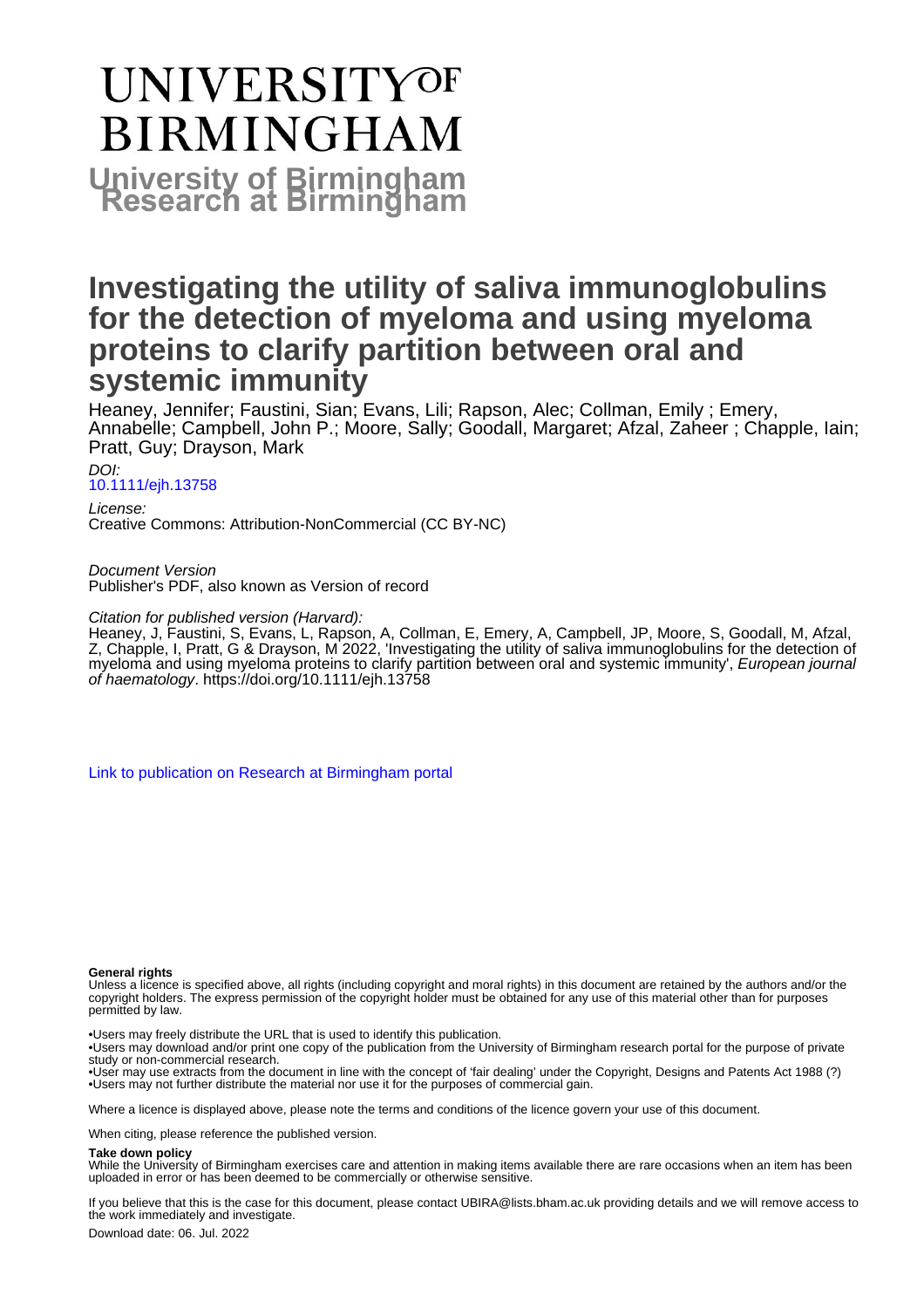**ORIGINAL ARTICLE**

Check for updates

#### Haematology

**KAS WILEY** 

## **Investigating the utility of saliva immunoglobulins for the detection of myeloma and using myeloma proteins to clarify partition between oral and systemic immunity**

**Jennifer L. J. Heaney1** | **Sian Faustini1** | **Lili Evans1** | **Alec Rapson1** | **Emily Collman1** | **Annabelle Emery<sup>2</sup>** | **John P. Campbell2** | **Sally Moore3** | **Margaret Goodall1** | **Zaheer Afzal1** | **Iain L. Chapple<sup>4</sup>** | **Guy Pratt<sup>5</sup>** | **Mark T. Drayson1**

1 Institute of Immunology and Immunotherapy, University of Birmingham, Birmingham, UK

2 Department for Health, University of Bath, Bath, UK

3 Royal United Hospitals Bath NHS Foundation Trust, Bath, UK

4 Periodontal Research Group, School of Dentistry, Institute of Clinical Sciences, University of Birmingham, and Birmingham Community Health Trust, Birmingham, UK

5 University Hospitals Birmingham NHS Trust, Birmingham, UK

#### **Correspondence**

Jennifer Heaney, Clinical Immunology Service, Institute of Immunology and Immunotherapy, College of Medical and Dental Sciences, University of Birmingham, Birmingham, West Midlands B15 2TT, UK.

Email: [j.l.j.heaney@bham.ac.uk](mailto:j.l.j.heaney@bham.ac.uk)

#### **Funding information**

This research received no specific grant from any funding agency in the public, commercial or not-for-profit sector.

#### **Abstract**

**Objectives:** Myeloma is characterised by the presence of monoclonal immunoglobulin (M-protein) and the free light chain (FLC) in blood. We investigated whether these Mproteins and FLC are detectable in myeloma patients' saliva to evaluate its utility for non-invasive screening and monitoring of haematological malignancies.

**Methods:** A total of 57 patients with monoclonal gammopathy and 26 age-matched healthy participants provided paired serum and saliva samples for immunoglobulin characterisation and quantification.

**Results:** Myeloma patients had IgG or IgA M-protein levels ranging up to five times and FLC levels up to a thousand times normal levels of polyclonal immunoglobulins. Despite these highly elevated levels, only two IgG and no IgA M-proteins or FLC could be detected in paired saliva samples. Most patients had reduced levels of serum polyclonal immunoglobulins, but all had normal levels of salivary IgA.

**Conclusions:** Immunoglobulin transfer from blood is not determined by levels in the systemic circulation and more likely dictated by periodontal inflammation and the integrity of the oral epithelium. Immunoglobulins secreted by bone marrow plasma cells do not substantially enter saliva, which represents a poor medium for myeloma diagnosis. These findings, along with normal salivary IgA levels despite systemic immunoparesis, support a strong partitioning of oral from systemic humoral immunity.

#### **KEYWORDS**

haematological neoplasms, immunity, humoral, immunoglobulin light chains, immunoglobulins, multiple myeloma, paraproteins, plasma cells, saliva

**NOVELTY STATEMENT:** This provides the largest analysis of salivary immunoglobulins in monoclonal gammopathies to date. Monoclonal immunoglobulin secreted by neoplastic plasma cells in bone marrow can be distinguished from polyclonal immunoglobulin. We found that high levels of monoclonal immunoglobulins in blood did not transfer to saliva; consequently, saliva cannot be used to detect or monitor monoclonal gammopathies. Systemic and oral immunity are compartmentalised with little salivary immunoglobulin derived from blood; this has important implications for immunity to transmission of pathogens via the oral pharyngeal cavity.

This is an open access article under the terms of the [Creative Commons Attribution-NonCommercial](http://creativecommons.org/licenses/by-nc/4.0/) License, which permits use, distribution and reproduction in any medium, provided the original work is properly cited and is not used for commercial purposes. © 2022 The Authors. *European Journal of Haematology* published by John Wiley & Sons Ltd.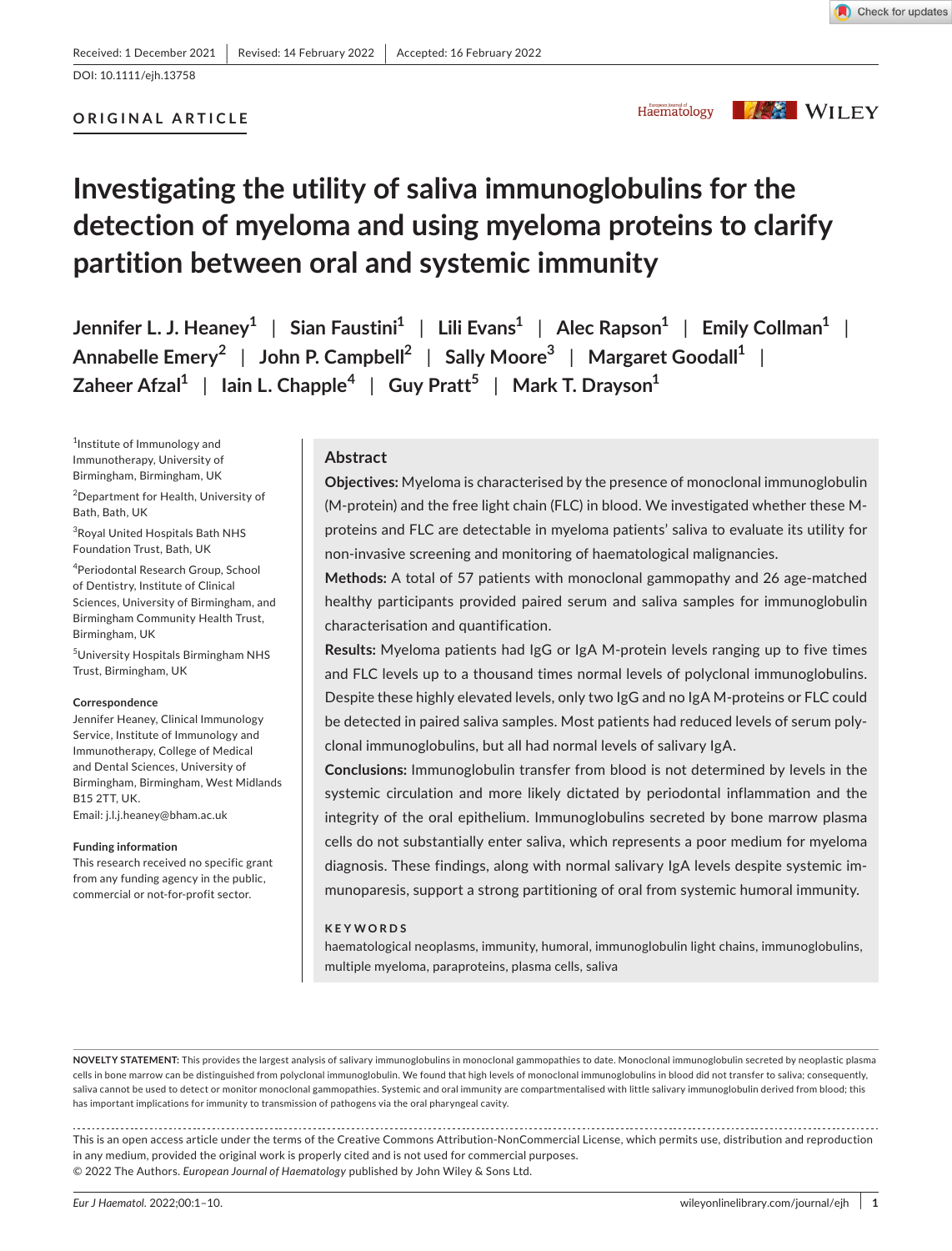#### **1**  | **INTRODUCTION**

Saliva is an attractive method of specimen collection that can offer several advantages over blood and tissue collection. It is noninvasive, collection requires no specialist training or equipment and may be more cost-effective. Consequently, saliva has received increasing interest as an alternative tool for the diagnosis of systemic diseases across various fields of medicine.<sup>1,2</sup> Salivary analysis may facilitate the early detection of malignancies and assist in monitoring treatment, $2$  with salivary biomarkers associated with several different types of cancer.<sup>3</sup> However, the potential clinical value of saliva with regard to haematological malignancies has yet to be established.

Non-invasive screening is highly applicable to rapid immunodiagnostics and point-of-care testing. Many low-middle income countries do not have access to the laboratory tests required to investigate and diagnose myeloma. Measuring saliva κ:λ ratios on a rapid platform, such as lateral flow devices, could be a simple and low-cost way of detecting myeloma without the need for specialised laboratory tests. In addition, population-based screening for MGUS is currently being evaluated to improve myeloma outcomes by identifying those at high risk who may be suitable for early treatment.<sup>4</sup> A simple, cheap, non-invasive screening method without the need to send samples to a laboratory, such as a saliva lateral flow test, could be an effective way to support future largescale MGUS or myeloma screening strategies. Accordingly, the utility of saliva in relation to monoclonal gammopathies warrants further investigation.

IgA is the most abundant antibody in saliva, followed by IgG. Most salivary IgA is dimeric and produced from plasma cells in the salivary glands.<sup>5</sup> A fraction (<20%) of salivary IgA is monomeric and thought to be serum derived.<sup>6,7</sup> Most salivary IgG was thought to be serum-derived through gingival crevicular fluid (GCF) via passive diffusion.<sup>7-9</sup> Consequently, the integrity of the epithelial barrier and oral health factors (including presence/extent of inflammation) influence the concentration of serum-derived antibodies in the saliva.<sup>7,9</sup> Indeed, periodontitis patients have been observed to have x5 IgG and x2 IgA concentrations compared with healthy individuals.<sup>6</sup>

Under normal conditions, there is no characteristic of salivary immunoglobulins that determines their origin from local or bone marrow plasma cells. Multiple myeloma (MM) is a cancer of Ig-producing plasma cells in the bone marrow diagnosed using serum biomarkers: monoclonal whole immunoglobulin (M-protein; 150 kDa) and κ or λ free light chains (FLC; 22.5 kDa). Plasma cells from MM patients secrete M-protein and FLCs unique to that neoplastic plasma cell clone, distinguishable from other immunoglobulins. Consequently, if these proteins are present in saliva, salivary analysis could offer a supportive tool in the detection of myeloma. Further, their levels in saliva provide a measure of the proportion of salivary immunoglobulins that are derived from blood.

Out of 3177 newly diagnosed MM patients, 95% had abnormal serum kappa: lambda FLC ratios, a third had FLC levels in excess of 100 $\times$  normal and 75% had M-protein levels 2-20 $\times$  normal serum immunoglobulin levels.<sup>10</sup> At such high systemic levels, we hypothesised that monoclonal proteins would be expressed in saliva via GCF, especially considering the median age of patients is 70 years: over 65-year-olds experience a 60% prevalence of periodontitis in the UK. $^{11}$ Oral inflammation has a positive association with low molecular weight serum proteins in GCF.<sup>12</sup> Older adults aged 60-80 years have significantly higher levels of FLCs in their saliva compared with young adults  $\leq$  40 years old).<sup>13</sup> However, in healthy young adults, salivary FLC levels exhibit a diurnal variation, which is not displayed by serum FLC levels, suggesting salivary FLCs are predominately a product of local production.<sup>14</sup> Exploring salivary FLCs in MM with systemic FLC dysregulation would confirm any potential contribution of serum-derived FLCs to the oral environment. MM is characterised by immunoparesis with polyclonal immunoglobulins below normal in 85% of patients.<sup>15</sup> MM thus also enables the investigation of elevated M-protein levels and also suppressed polyclonal Igs concurrently within the same person.

The relationship between systemic and oral immunity still requires further understanding from both scientific and clinical perspectives. This has been highlighted recently by the COVID-19 pandemic where there may be separate systemic and mucosal immune responses to SARS-CoV-2 infection.<sup>16</sup> Due to the dual presence of both elevated monoclonal and suppressed polyclonal immunoglobulins in the systemic circulation, myeloma provides the perfect model to better appreciate interactions between mucosal and systemic systems.

There are several small studies of salivary Ig in MM from the 1970s.<sup>17-19</sup> However, salivary Ig in MM has not been further examined over the last 20 years despite the growing applications of salivary biomarkers and its advantages in disease populations and low-resource settings. More sensitive immunofixation techniques now exist and the advent of robust clinical assays to sensitively quantitate FLC opens the door to a thorough investigation of 1) the utility of salivary M-proteins and FLCs for detection of MM and 2) equally allow estimation of the contribution of serum-derived Igs and FLCs to total Ig levels in saliva.

#### **2**  | **METHODS**

#### **2.1**  | **Study participants**

Patients with myeloma or its precursor MGUS from outpatient clinics at the University Hospitals Birmingham and Royal United Hospitals Bath NHS Foundation Trusts participated. Blood samples (10mL) and saliva samples were taken at the same appointment. Healthy participants (HC cohort, *n* = 26) provided age-matched paired control serum and saliva samples. The study had ethical approval (NHS Research Ethics Committee, IRAS 238573 & 40073; University of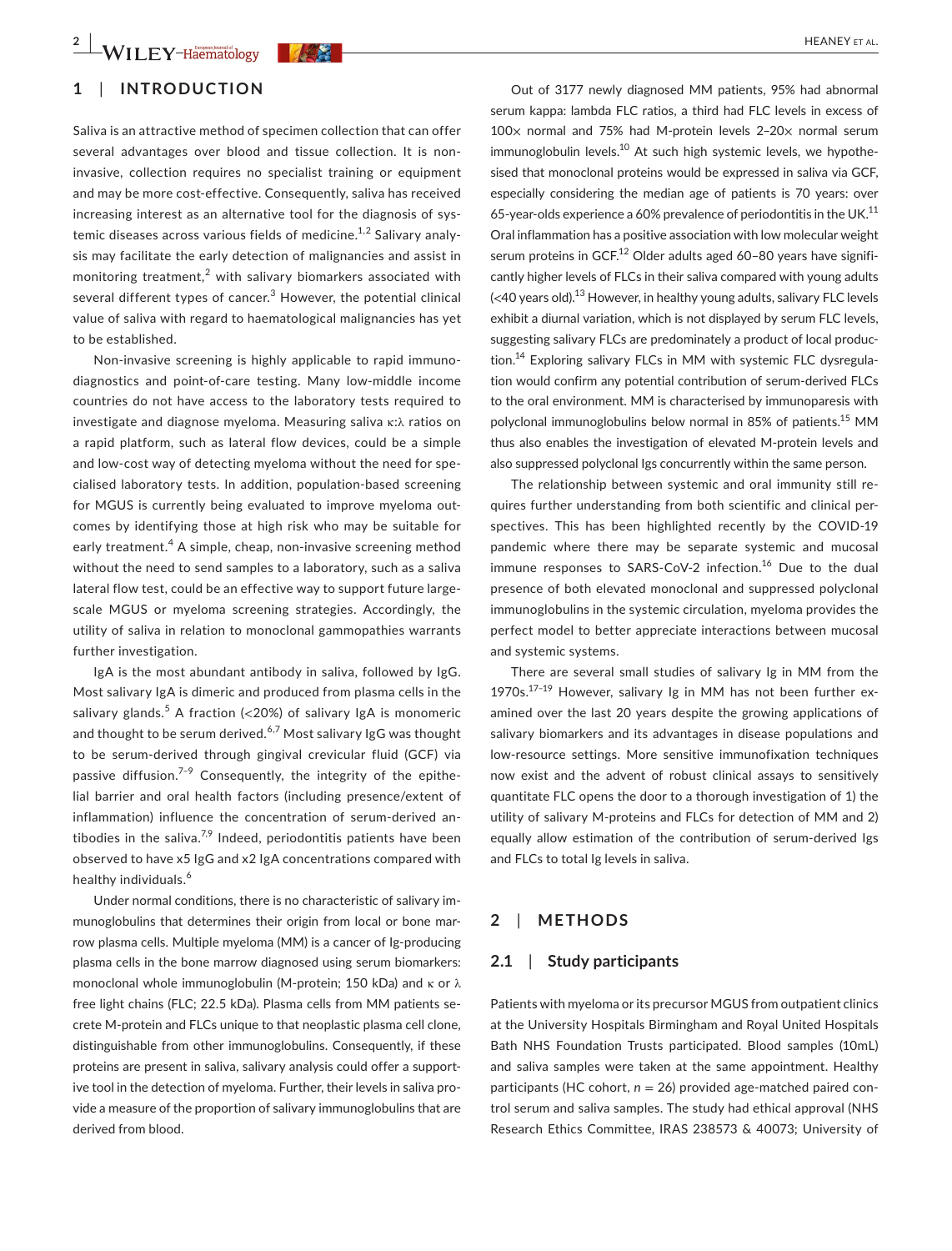#### **2.2**  | **Saliva sample collection and analyses**

Whole saliva samples were collected by passive drooling for a timed 4-min period. Saliva volume was calculated assuming a saliva density of 1g/mL. Saliva flow rates (mL/min) were determined as volume÷collection time. Salivary FLC levels are below the calibration curves of commercial serum assays $^{13}$  and were quantified using ELISAs with a measurement range of 0.01–1mg/L (Abingdon Health Ltd).<sup>20</sup> ELISAs were used to quantitate salivary IgA (IBL International, Hamburg, Germany) and IgG (Abcam plc). Intra-assay coefficients of variation were <20% for salivary FLCs and <10% for IgG and IgA.

#### **2.3**  | **Serological analyses and immunofixation electrophoresis**

M-proteins were quantified and characterised using protein electrophoresis and densitometry (SPE; Interlab) and immunofixation (IFE, HYDRAS<sup>®</sup>). Serum FLC analysis (Freelite<sup>®</sup>, The Binding Site, UK) and IgG, IgA and IgM were measured on a Cobas® 6000 Modular (Roche Hitachi). A sub-cohort of MM patients were selected for paired serum and saliva IFE analysis on the basis of monoclonal serum protein above the detection limit (~100 mg/L) and representing M-protein levels from just above the normal range (NR) to highly elevated.

#### **2.4**  | **Data analyses**

Serology results were defined as within, below or above NR for immunoglobulins based upon 5th–95th centile ranges of adults aged ≥45 years in the UK (reported by Protein Reference Units): IgG 6– 16g/L; IgA 0.8–4g/L; and IgM 0.5–2g/L. For serum FLC levels, the NRs were 3.3–19.4 mg/L for κ and 5.7–26.3 mg/L for λ and 0.26–1.65 for the sFLC ratio.<sup>21-23</sup>

Saliva flow rates affect immunoglobulin concentrations, and thus secretion rates (saliva flow rate x concentration) are important to reflect the total availability of protein at the oral mucosal surface and control for hydration status<sup>24</sup> and are reported alongside concentrations.

To compare Ig levels between MG and HC, Mann–Whitney *U*-tests were used. The Kruskal–Wallis test was used for 3 group analysis when MG was split based on  $\kappa$  or  $\lambda$  isotype. ROC curves evaluated saliva to detect elevated/suppressed levels of Ig in serum. All participants were analysed together to ensure sufficient sample sizes of those within/outside the NR. Accuracy was classified using AUC and associated sensitivity and specificity reported for best cut-offs. Spearman's rank correlation analysis was used to assess the relationship between serum and salivary parameters within the patient cohort.

#### **3**  | **RESULTS**

#### **3.1**  | **Participant characteristics**

The MG cohort (median age of 67 years; 63% male) had confirmed MM (n = 52), or MGUS (n = 5): IgG (61%), IgA (19%), IgM (4%), IgD (4%) or light chain only (LCO) myeloma (12%) and either κ (72%) or λ (28%) monoclonal FLC. Samples were associated with different stages of disease (diagnosis, undergoing therapy, remission and progression). Most patients (72%) serology results indicated active disease (elevated involved immunoglobulin and or FLC and abnormal ratio) with the remaining patients in remission. Of those with abnormal serology results, just over half (61%) were receiving therapy. There were no differences in salivary parameters based on active disease/remission or therapy/no therapy and patients with monoclonal gammopathy were analysed as one cohort herein. The HC cohort (42% male) had a median age of 69.5 years.

#### **3.2**  | **Serum and saliva immunoglobulin and free light chain levels in myeloma patients vs healthy cohort**

As shown in Figure 1, patients with monoclonal κFLC, monoclonal λFLC, IgG M-protein and IgA M-protein had significantly higher serum κFLC, λFLC, IgG or IgA, respectively, compared with the HC (*p* < .001 for all comparisons). For the FLC ratio, patients had a higher (κFLC patients, *p* < .001) or lower (λ FLC patients) ratio compared with the HC. There was no significant difference between salivary secretion rates of FLCs, FLC ratio IgG or IgA between MM and HC. The same was found for concentrations, with the exception of MM patients with a monoclonal κFLC isotype who had higher concentrations of salivary  $\kappa$ FLC compared with the HC (U = 366,  $p < .05$ ).

#### **3.3**  | **Immunofixation of paired serum and saliva samples**

Figure 2 contains immunofixation results from paired serum and saliva samples. IgG patients (1–7) had M-protein levels ranging from 51 g/L down to 4 g/L. Of these,  $2/7$  patients (1 and 4) had monoclonal IgG present in saliva. Patient 1 had a very large M-protein at 51 g/L and patient 4 a M-protein of 24 g/L. Patients 3 and 4 had the exact same M-protein level at 24 g/L, but only patient 4's IgG κ Mprotein was detectable by IFE. Patient 2 with a sizable M-protein at 31 g/L did not have detectable M-protein in saliva.

Patients 8, 9 and 10 had IgA M-proteins of 63 mg/L, 21 mg/L and 6 mg/L respectively. Patients 8 and 10 had IgA visible, but the appearance was polyclonal and there was an absence of any clear monoclonal band.

Despite very high quantitation of monoclonal sFLCs in some IgG and IgA patients, including in excess of 2000 mg/L (e.g. patients 2 and 10), monoclonal FLCs were not visible in saliva. This was also the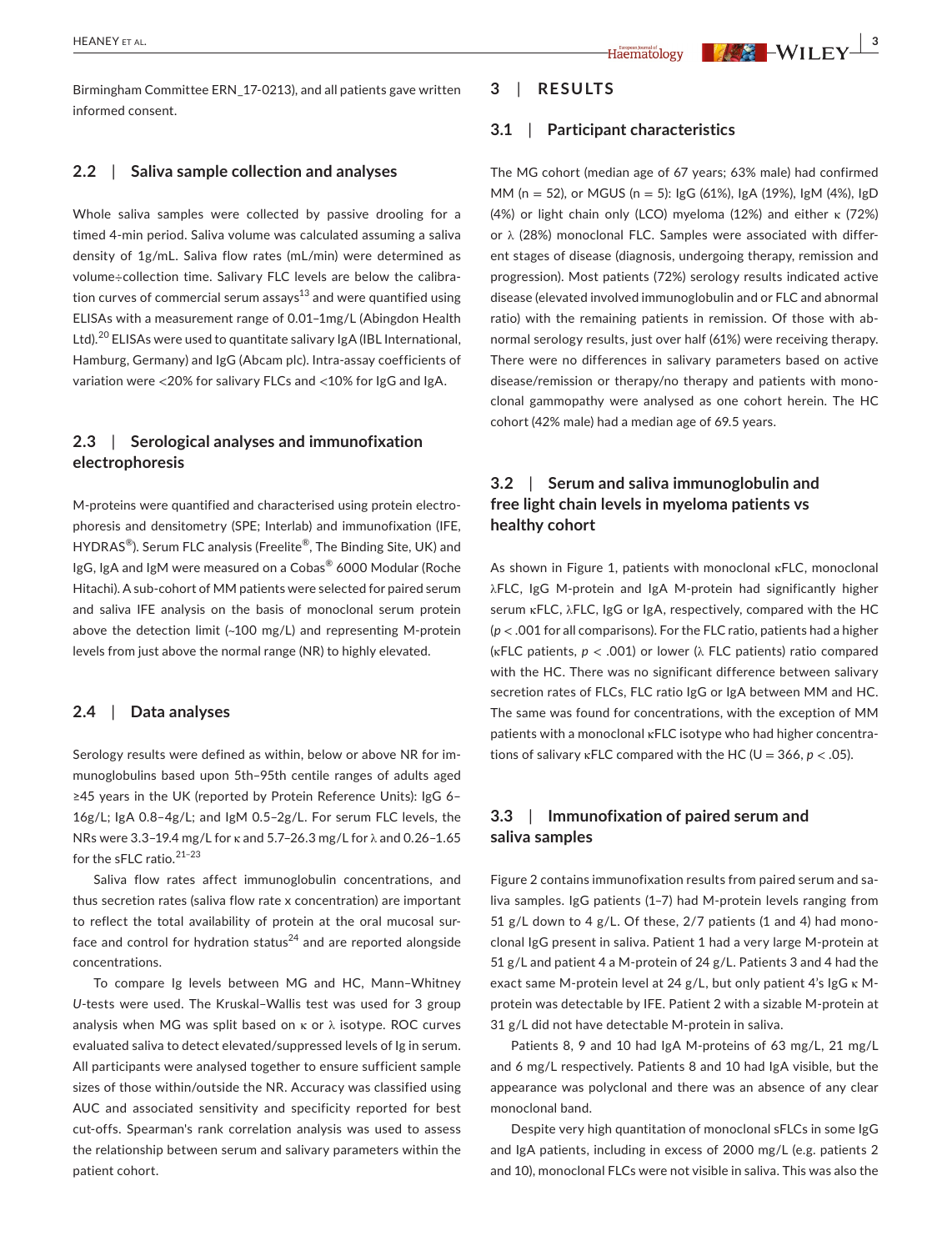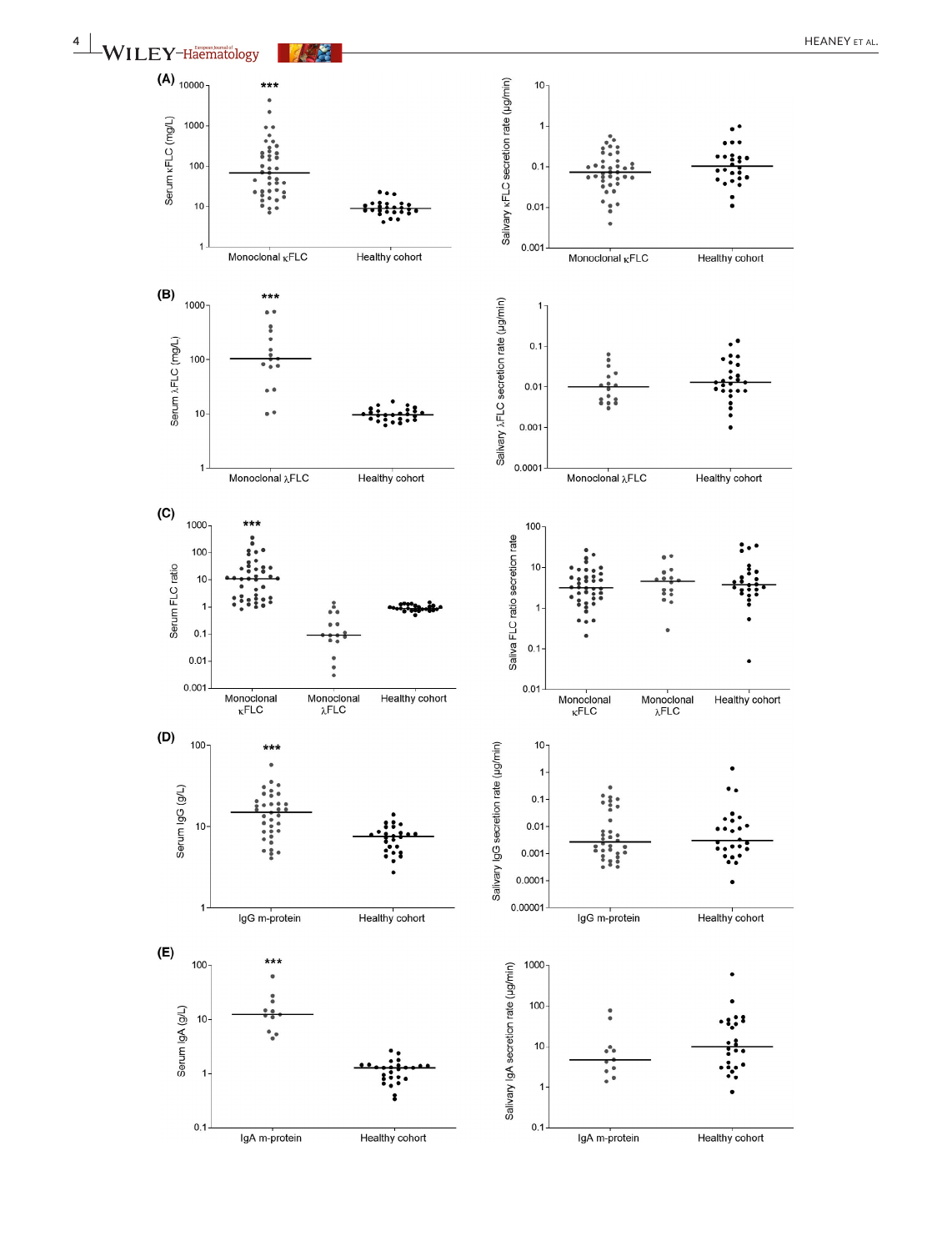**FIGURE 1** Serum and salivary immunoglobulins compared between the healthy cohort and monoclonal gammopathy patients based on diagnosis. Patients are separated based on monoclonal FLC isotype or M-protein (A = monoclonal κFLC (*n* = 41); B = monoclonal λFLC  $(n = 16)$ ; C = all patients divided by FLC isotype; D = IgG M-protein  $(n = 35)$ ; E = IgA M-protein  $(n = 11)$ ), and data are presented for the equivalent FLC/immunoglobulin. Serum concentrations are shown on the left and corresponding salivary secretion rates are shown on the right. As expected in individuals with/without myeloma, serum parameters were higher (or also lower in the case of FLC ratio) in patients compared with the healthy cohort. Significance vs. healthy cohort is indicated: \*\*\**p* < .001, for all comparisons, Mann–Whitney *U*-tests (2 group) or Kruskal–Wallis test (3 groups). These findings were not mirrored in saliva: There was no significant difference in κFLC, λFLC, IgG or IgA salivary secretion rates between healthy controls and patients with the equivalent monoclonal FLC/M-protein

case in LCO patients. Polyclonal IgA was visible in the majority (9/12) of saliva samples, detectable just below 10 mg/L.

#### **3.4**  | **Saliva detection of elevated myeloma serum biomarkers**

Overall, saliva concentration (but not secretion rates) returned significant findings for differentiating individuals based on serum reference ranges. Although AUC values were <.70, with 95% confidence intervals (CI) crossing below 0.50 at times, and sensitivity (SE)/specificity (SP) generally <70%. The strongest finding was for saliva concentration identifying IgG >NR; although the AUC (.73) and SE (75%) and SP (70%) were moderate. Full results are summarised below and detailed in Table 1.

A total of 81% of patients had an abnormal sFLC ratio at the time of sampling. The entire HC group presented with normal ratios. In distinguishing between those with an abnormal vs normal ratio, saliva concentration returned a significant AUC (.64, *p* <.05). Using an extended reference range of.01-7, $^{25}$  participants were then subdivided into those with the most extreme ratios (44% of patients outside of this range) vs all participants within this range. This yielded an AUC.64 for concentration, which was borderline significant ( $p = 0.05$ ).

Elevated serum κFLC was seen for 60% of all patients; 76% of patients with a monoclonal FLC isotype had elevated serum κFLC. Saliva parameters were unable to differentiate between those with serum κFLC within or above the NR. As some individuals had only marginally elevated FLCs, participants were further investigated using cut-offs of serum κFLC 50 mg/L and 100 mg/L, which returned significant AUCs for saliva concentration.

For serum λFLC, 26% of patients were above the NR. Saliva was unable to distinguish between normal and elevated serum λFLC levels. Numbers of those with elevated λFLC were insufficient to subdivide into more extreme values.

Half of the patients with IgG myeloma had elevated IgG, with the remaining patients exhibiting normal/below normal levels posttherapy/during remission. This equated to 21% of the total study cohort with serum IgG values above the NR. Saliva concentrations returned significant AUCs for identifying participants above the NR for IgG. All patients with IgA myeloma had IgA above the NR, accounting for 13% of the total study cohort. Saliva was unable to accurately distinguish between individuals with serum IgA above the NR.

#### **3.5**  | **Polyclonal salivary immunoglobulins in patients and patients with immunoparesis**

Patients with non-IgG MG and non-IgA MG had normal salivary IgG and IgA levels, respectively, relative to the HC (Figure 3). Patients with immunoparesis were identified and salivary parameters were compared with the HC with serum levels within the NR. In patients without an IgG M-protein (*n* = 22), 55% were below the NR for IgG. When comparing the non-IgG patients with IgG immunoparesis to the HC, patients had significantly lower salivary IgG secretion rates ( $U = 35$ ,  $p < .05$ ) (Figure 3). There was no significant difference in salivary concentration. When analysing all study participants together on the basis of serum IgG below the NR or within/above NR, ROC analyses returned significant, albeit modest accuracy, AUC for saliva concentration (0.67, *p* < .05) but not secretion rate (Table 1).

In patients without an IgA M-protein (*n* = 46), 54% were below the NR for IgA. For non-IgA patients with IgA immunoparesis, salivary IgA secretion rate (Figure 3) and concentration were not significantly different with the HC. Analysing the cohort overall with ROC analyses, saliva IgA parameters were unable to differentiate between individuals below the NR for serum IgA from those who were not (Table 1).

#### **3.6**  | **Correlation of serum and salivary levels within the patient cohort**

For the MG cohort, serum IgG significantly correlated with salivary IgG concentration  $(r_s = .49, p < .001)$  and secretion rate  $(r_s = .37,$ *p* < .01). Serum IgA was associated with higher concentrations of saliva IgA (*r<sub>s</sub>* = .32, *p* < .01) but not IgA secretion. Serum κFLC was not correlated with salivary concentration or secretion of κFLC. Serum λFLC correlated with saliva λFLC rates only  $(r<sub>s</sub> = .36, p < .01)$  and not saliva λFLC concentration.

#### **4**  | **DISCUSSION**

The present investigation provides the largest analysis of salivary Ig in MG to date and advances existing knowledge on the relationship between systemic and oral immunity. Elevated systemic immunoglobulin levels are not reflected in saliva. The lack of raised salivary Ig levels in the MG cohort suggests that monoclonal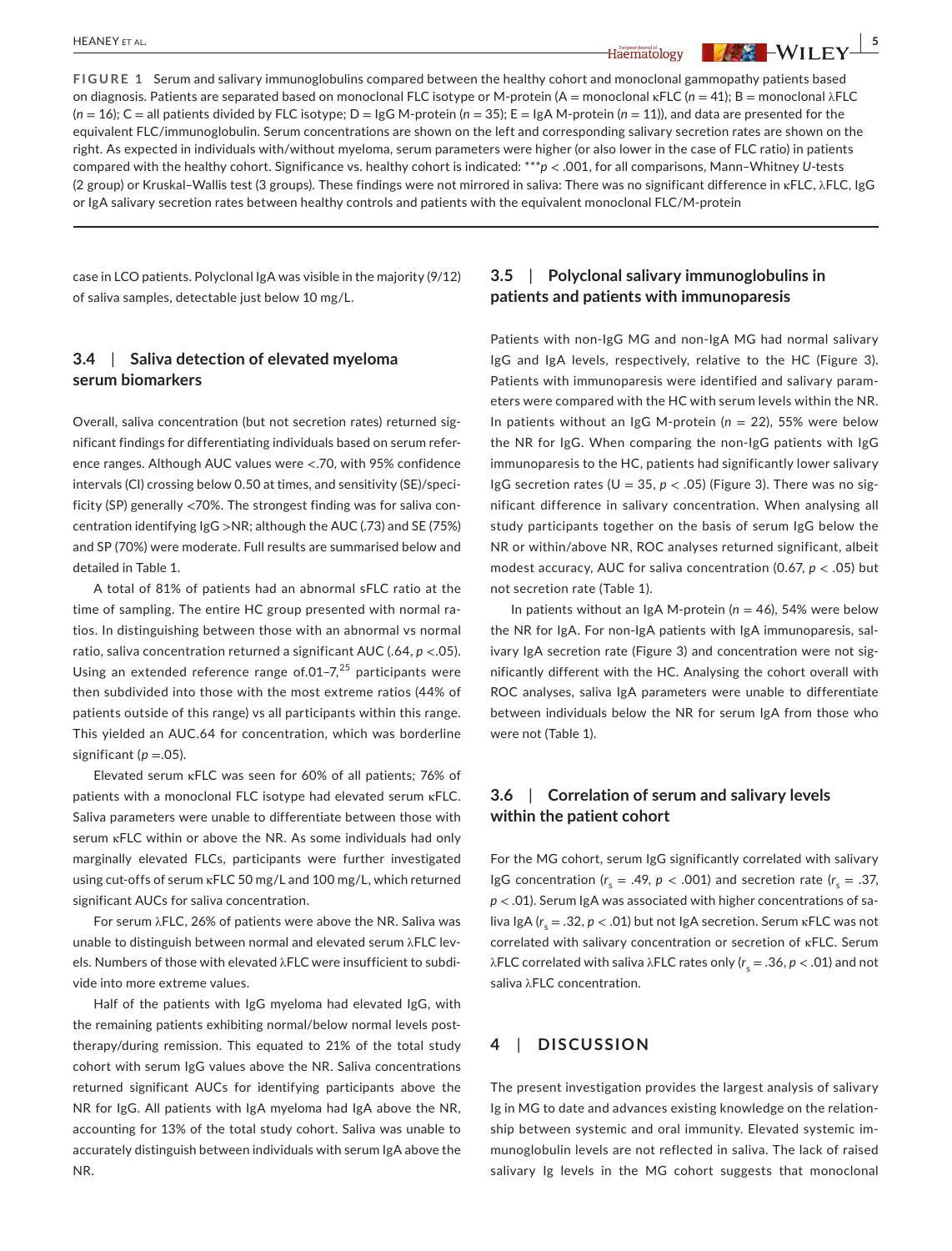**6 WII FY-Haematology 1999 1999 1999 1999 1999 1999 1999 1999 1999 1999 1999 1999 1999 1999 1999 1999 1999 1999 1999 1999 1999 1999 1999 1999 1999 1999 1999 1999**



IgG  $\lambda$  m-protein 51 g/L  $K$  FLC 9 mg/L;  $\lambda$  FLC 83 mg/L sFLCR 0.11



ELP G A M  $\mathsf{K}$  $\mathbf{L}$ IgG K m-protein 24 g/L κ FLC 37 mg/L; λ FLC 15 mg/L sFLCR 2.47



ELP G A M K L IgG  $\lambda$  m-protein 15 g/L  $K$  FLC 14 mg/L;  $\lambda$  FLC 10 mg/L sFLCR 14

 $\overline{7}$ 

9



ELP G A M K L IgG  $\lambda$  m-protein 4 g/L κ FLC 68 mg/L; λ FLC 105 mg/L sFLCR 0.65



ELP G A M K L IgA K m-protein 21 g/L κ FLC 102 mg/L; λ FLC 9 mg/L sFLCR 11.3



ELP G A M K L ma/L 0.21 108.0 0.87 0.02 Faint polyclonal IgG and IgA

**Saliva** 

ELP G A M K L

Monoclonal IgG band visible

ELP G A M K L

mg/L 0.02 22.48 0.06 0.07

Polyclonal lgA κ and lgA λ

 $0.12 \quad 0.86$ 

mg/L 0.30 9.81

Polyclonal IgA K



mg/L 0.01 75.7 0.38 0.05 Polyclonal IgA k visible



ELP G A M K L mg/L 0.002 12.10 0.02 0.01 No immunoglobulins visible





 $ELP$   $G$ A M K L κ m-protein 31 g/L with monoclonal k FLC 2219 mg/L  $\lambda$  FLC 10 mg/L sFLCR 222



ELP G A M к  $\mathbf{L}$ IgG K m-protein 24 g/L κ FLC 9 mg/L; λ FLC 6 mg/L sFLCR 1.5

6



FLP G A M K L IgG K m-protein 8 g/L κ FLC 38 mg/L; λ FLC 9 mg/L sFLCR 4.2



ELP G A M к L IgA  $\lambda$  m-protein 63 g/L κ FLC 10 mg/L; λ FLC 774 mg/L sFLCR 0.01



ELP G A M K L IgA K m-protein 6 g/L κ FLC 4308 mg/L; λ FLC 12 mg/L sFLCR 359



LCO  $\lambda$  m-protein 743 g/L κ FLC 4 mg/L sFLCR 186





ELP G A M K L mg/L 0.002 8.87 0.09 0.01 Faint polyclonal IgA visible



A  $mg/L$ 0.33 0.07 Polyclonal IgA **K** visible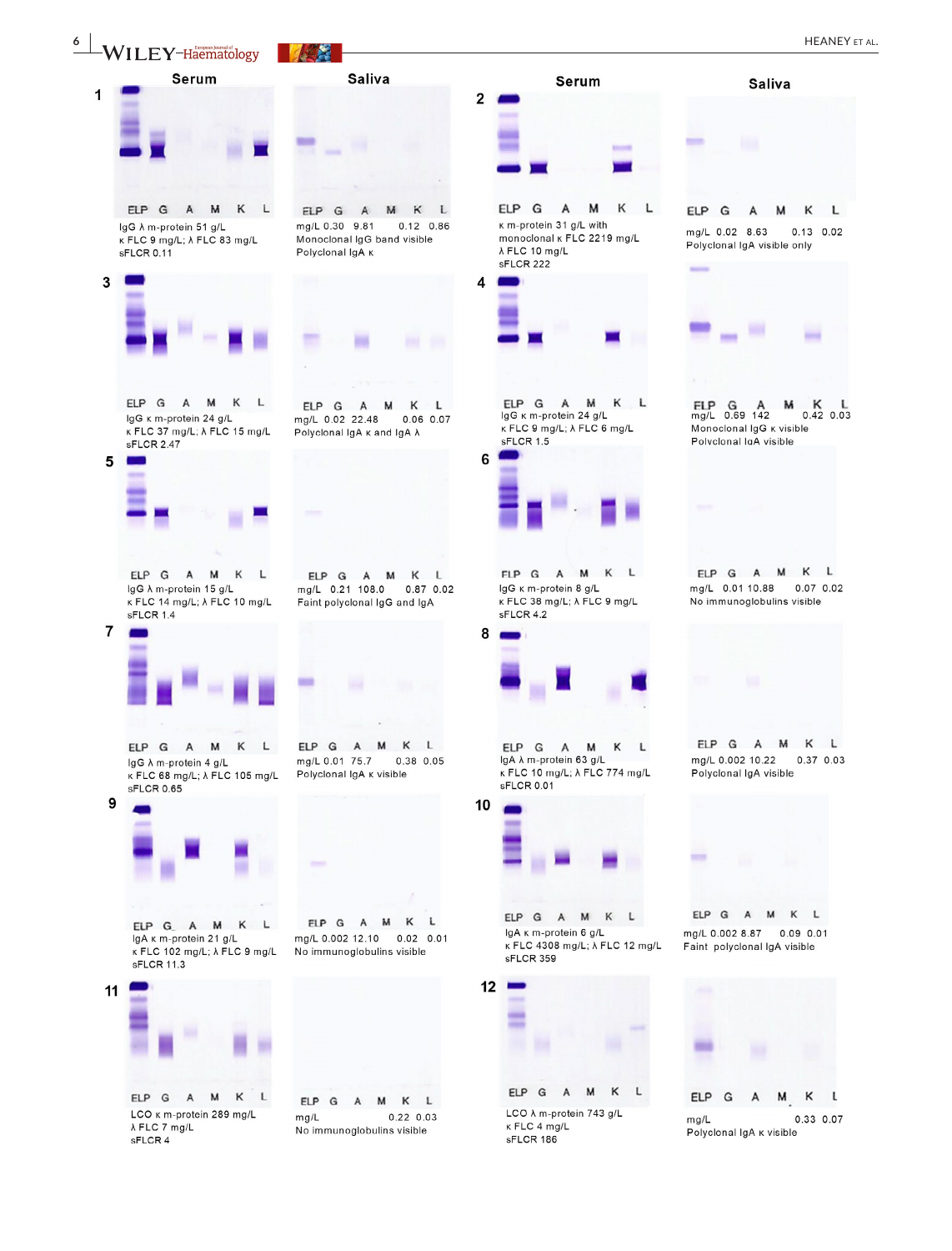**TABLE 1** Utility of saliva parameters to differentiate between individuals on the basis of reference ranges in serum

**FIGURE 2** Immunofixation of paired serum and saliva samples from myeloma patients. Data are shown for 12 patients with multiple myeloma: patients 1–7 have IgG M-protein and patients 8–10 have IgA M-protein: patients are ordered according to descending concentrations of M-protein. Patients 11 and 12 are light chain only (LCO) patients. Serum results are shown on the left and saliva on the right. M-protein concentration values reported were calculated using densitometry. Saliva IgA and IgA concentrations were obtained using ELISAs. Patients 11 and 12 did not have sufficient sample volume for IgA and IgG ELISA analysis

> **Serum parameters and ranges investigated Saliva secretion AUC (95% CI) Saliva concentration AUC (95% CI)** Outside or above normal range Serum FLC ratio NR </>(0.26-1.65) 0.43 (CI 0.30-0.56) 0.64 (CI 0.52-0.77)\* Best cut-off 9.16 SE 65% & SP 61% Serum FLC ratio </>></>>extended NR (0.01–7.0) 0.50 (CI 0.36–0.64) 0.64 (CI 0.50–0.78) κFLC >NR 19.4 mg/L 0.44 (CI 0.31–0.57) 0.54; (CI 0.41–0.67) κFLC >50 mg/L 0.51 (CI 0.37–0.65) 0.64 (CI 0.50–0.79)\* Best cut-off 0.34 mg/L SE 61% & SP 71% κFLC >100 mg/L 0.56 (CI 0.40–0.72) 0.67 (CI 0.51–0.83)\* Best cut-off 0.37 mg/L SE 59% & SP 75% λFLC >NR 26.3 mg/L 0.53 (CI 0.37–0.69) 0.51 (CI 0.31–0.70) IgG ≥NR 16 g/L 0.62 (CI 0.62 (CI 0.47–0.78) 0.73 (CI 0.61–0.86)<sup>\*\*</sup> Best cut-off 0.0084 mg/L SE 75% & SP 70% IgA ≥NR 4 g/L 0.45 (0.27–0.62) 0.59 (0.42–0.75) Below normal range  $\lg G \lt 6 g/L$  0.64 (0.50–0.78) 0.67 (0.53–0.81)\* Best cut-off 0.0027 mg/L SE 78% & SP 58% IgA <4 g/L 0.60 (0.46–0.74) 0.63 (0.50–0.76)

> *Note:* Table reports area under curve (AUC) results with 95% confidence intervals (CI) in brackets. In the case of a significant AUC ( $p$  < .05;  $* p$  < .01), data are reported for best cut-off value and associated sensitivity (SE) and specificity (SP). Saliva secretion rates and concentrations were tested for their ability to identify individuals with serum immunoglobulin parameters above or below the normal range (NR). Analyses include all participant's (*n* = 83, 57 myeloma patients and 26 healthy cohorts).

proteins are either not transferred into the saliva of these patients or transferred at undetectable levels. The presence of high serum Ig itself does not favour increased transport into the saliva above what is seen in aged-matched individuals. This was confirmed by IFE where monoclonal protein and FLCs were not typically traceable in saliva.

These findings suggest transport of monoclonal proteins from serum to saliva is not characteristic of MG and independent of the amount of M-protein in the systemic circulation. Consequently, individual factors, such as oral health and periodontal inflammation and associated GCF flow, are likely to be the main determinant in serum protein transfer into saliva. Excessive serum protein production due to neoplastic plasma cells is likely only to be mirrored in saliva when the epithelial barrier is compromised.

The findings of the present investigation do not show concordance with all other studies that have included MM patients. Differences in the individual patient's studied, namely in their oral health, in addition to methodological differences/analytical techniques, likely contribute to mixed observations. A purely quantitative study found elevated serum Ig levels in MM patients was echoed in saliva. $^{17}$  Periodontal disease was excluded from the control group, and MM patients showed no signs of oral mucosal infection; however, signs of gingivitis or periodontitis were not explicitly described and are a major determinant of epithelial barrier integrity and serum ingress to saliva via GCF.<sup>26</sup> In addition, secretion rates were not examined to control for the impact of saliva flow on concentration, which can be influenced by medication usage and oral dryness arising due to health and lifestyle exposures including diabetes, smoking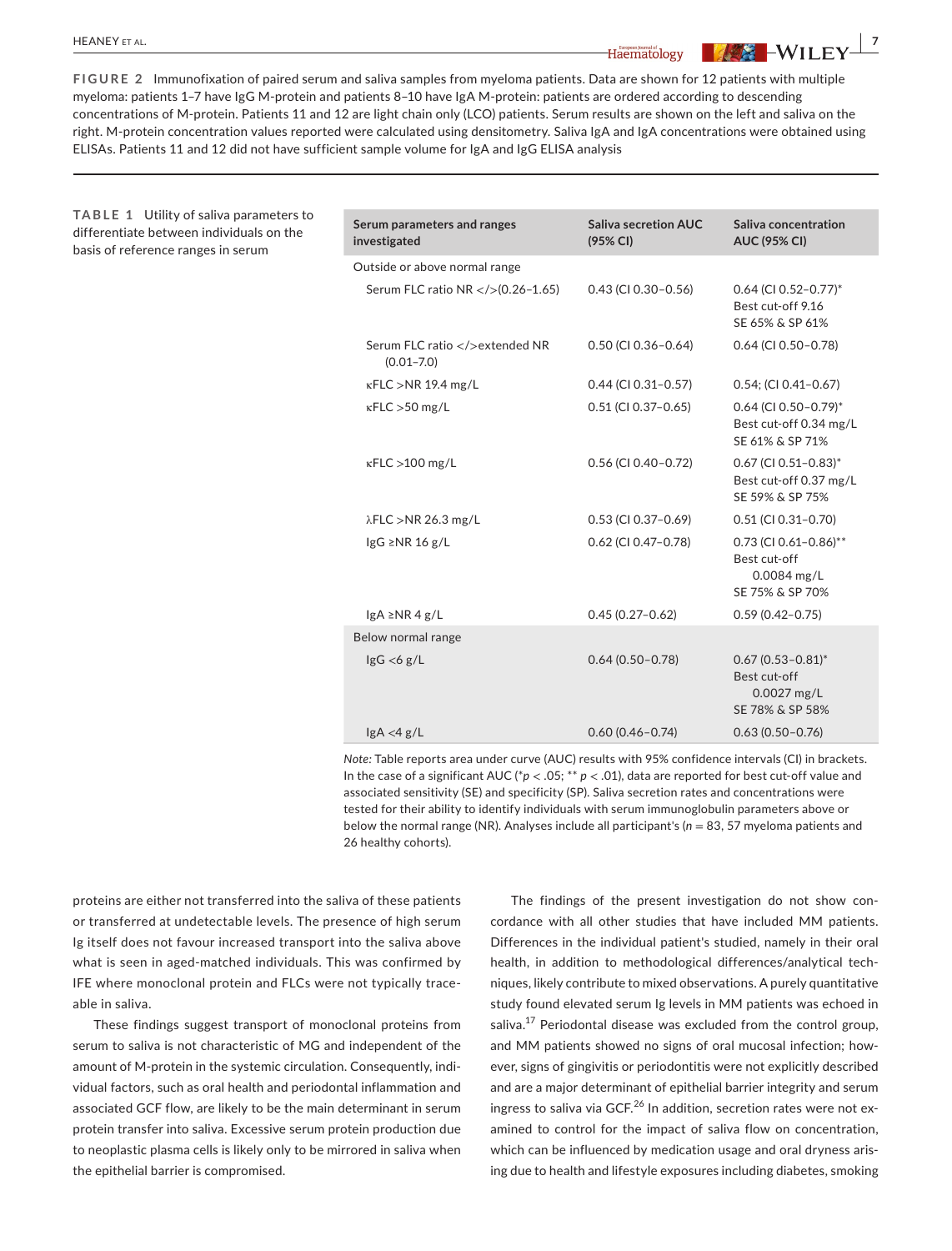

**FIGURE 3** IgA and IgG salivary polyclonal immunoglobulin secretion rates in myeloma patients based on M-protein type compared with the healthy cohort. Data show salivary IgG secretion rates (A) and salivary IgA secretion rates (B) for all myeloma patients without an IgG M-protein, and without an IgA M-protein were not significantly different with healthy older adults. Panels C and D replicates the same analysis but for a sub-cohort of patients presenting with immunoparesis. Data are shown for salivary IgG secretion rates (C) and salivary IgA secretion rates (D) for myeloma patients without an IgG/IgA M-protein who demonstrated serum IgG/IgA levels below the normal range vs. healthy older adults with serum IgG levels within the normal range. \**p* < .05 compared with the healthy cohort. Data were analysed using Mann–Whitney tests

and Sjörens syndrome.<sup>27</sup> Indeed, myeloma medication can affect saliva production, with sore/dry mouth reported in over a third of myeloma patients<sup>28</sup> and oral mucositis is a potential side effect of chemotherapy.

Coelho et al used electrophoresis to identify monoclonal IgA in five IgA M-protein patients and also monoclonal IgG in two IgG M-protein patients.19 Findings suggested monoclonal heavy chain immunoglobulins, in the absence of FLCs, can be transferred to external secretions. This study recognised no overwhelming dominance of M-protein in the complex blend of proteins present in saliva. In our study, 2/3 IgA M-protein patients had visible polyclonal IgA in saliva; it cannot be discounted that monoclonal IgA may have been present but at a low concentration enabling it to be masked by polyclonal Ig. Mass spectrometry has emerged as a highly sensitive technique for diagnosing and monitoring multiple myeloma and detecting minimal residual disease.<sup>29</sup> It is now endorsed by The International Myeloma Working Group as an alternative for IFE.<sup>30</sup> A recent study showed the utility of mass spectrometry to detect low-level M-proteins in patients previously classified as non-secretory (immunofixation negative).<sup>31</sup> Mass spectrometry could facilitate establishing if monoclonal protein

is detectable at low concentrations in saliva. However, although offering high analytical performance, this technique is still specialised and equipment costly compared with IFE.

As oral health status of patients was unknown, the transfer observed by Coelho et al should not be generalised as a feature of the disease per se. Brandtzaeg found an IgG M-protein patient with periodontitis to transmit higher than normal amount of IgG into saliva, but another IgG patient with a healthy mucosa had lower IgG compared with periodontitis patients without  $MM<sup>18</sup>$  This suggests, in agreement with our findings, that high serum immunoglobulin levels do not inevitably mean higher levels in saliva and transmission is primarily determined by individual periodontal inflammatory status. $9,18$  This is supported by the lack of correlation between immunoglobulins in serum and saliva seen in previous studies.<sup>17,18</sup> In the present study, serum IgG and IgA positively correlated with saliva concentrations, but the strength of association was weak.

To our knowledge, this study is the first to investigate saliva as a tool to distinguish abnormal Ig and FLC levels in serum. Saliva appears to be of limited value for this purpose. Analyses generally returned AUCs of limited accuracy. The best accuracy was observed for identifying IgG levels above normal. Although interesting from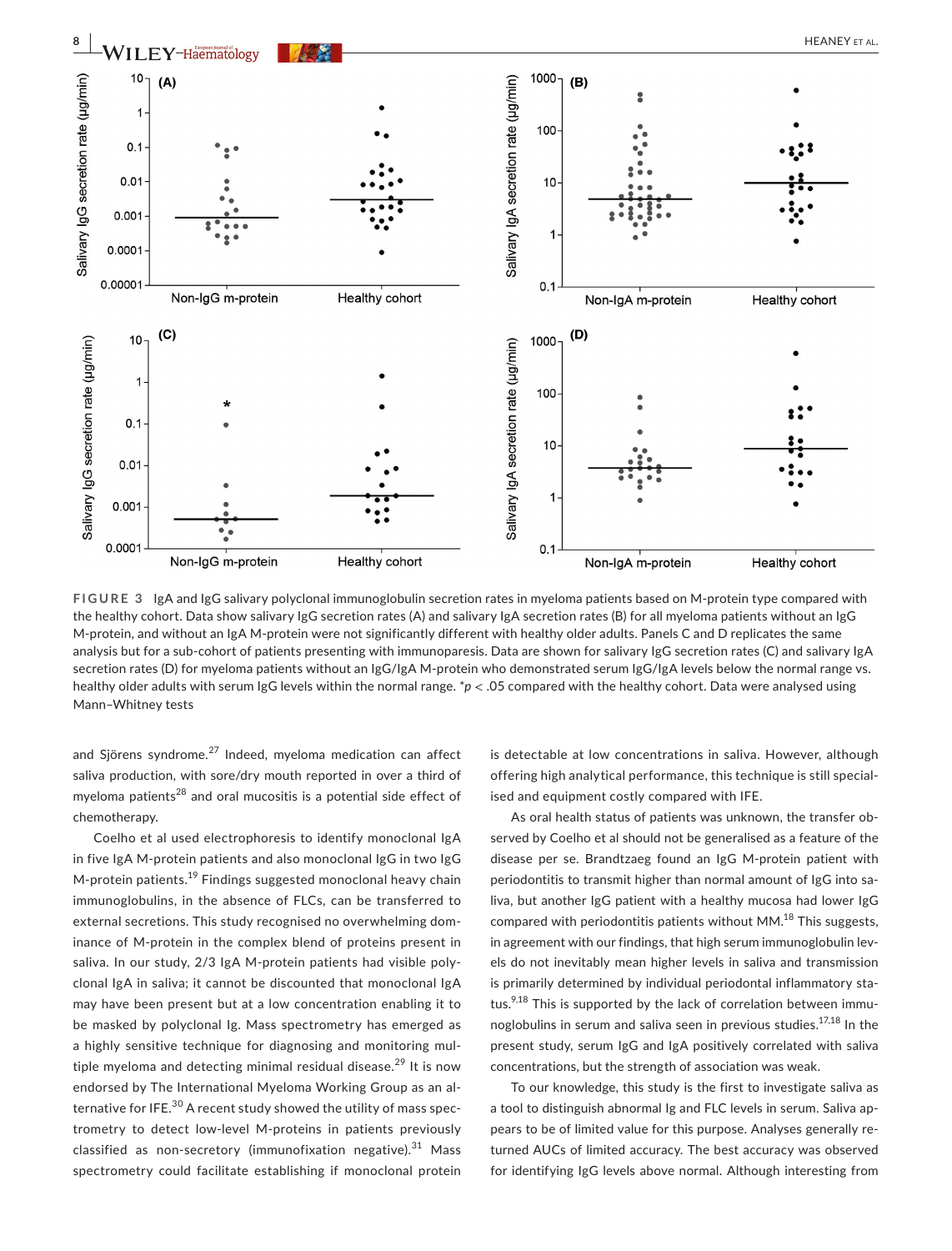academic perspective, the associated sensitivity and specificity (75% and 70% respectively) do not permit use in a clinical setting to identify elevated serum immunoglobulins. The use of saliva as a biomarker for identifying systemic disease has been recognised to be subject to periodontal health. $32$  This appears to also be the case for MG. Other clinical conditions are associated with hypergammaglobulinemia, such as Sjogren's syndrome and IgG4-related disease $33-35$ ; studying the relationship between salivary and serum immunoglobins in such patients would be of interest.

The present investigation found that overall patients with MG had normal levels of salivary Igs, consistent with a previous study comparing myeloma to non-MM controls.<sup>17</sup> However, sub-group analysis found patients who specifically had IgG immunoparesis had lower salivary IgG secretion rates compared with the HC. ROC analyses also returned a significant result for saliva IgG concentration identifying those below the NR in serum. Although, again, findings were not strong enough to endorse the utility of saliva to identify IgG suppression in clinical practice. Further, saliva IgA could not differentiate on the basis of NR in serum.

Polyclonal IgA could be identified in the majority of salivary secretions measured using IFE. IgA is sourced mainly from local production, and recent evidence suggests FLCs in saliva are also locally produced.14 The absence of monoclonal FLC in saliva and failure to detect a perturbed κ:λ FLC ratio in saliva adds further weight to this view, with malignancy itself not promoting transfer from serum. As a result of new sensitive quantitation, <sup>20</sup> salivary FLCs are an emerging biomarker in health research<sup>13,14,36</sup>; this increased understanding of their origin will inform future studies.

Findings demonstrate a strong partitioning between oral and systemic humoral immunity. This has important clinical implications and may be relevant to a broad range of other scientific and disease areas. Firstly, antibodies present in serum may not translate into local protection in the upper respiratory tract. This is an important consideration when determining patients' protection against disease and vaccination efficacy and warrants further investigation, particularly in blood cancers associated with immunosuppression and morbidity and mortality from infection. Secondly, our finding of division of immunity echoes emerging understanding from the COVID-19 pandemic. Research has demonstrated distinct systemic and nasopharyngeal immune responses to SARS-CoV-2 infection.<sup>16</sup> Indeed, mRNA vaccination against COVID-19 elicits strong systemic IgG immune responses but do not translate into mucosal immune activation; highlighting the need for effective mucosal vaccines against pathogens that primarily enter via oral and mucosal surfaces.<sup>37-39</sup> The present study adds to the growing scientific discussion of separation of immunity.

A limitation of the present study was that we were unable to carry out periodontal examinations on patients. This would have better enabled the isolated cases of M-protein transfer from serum to saliva to be conclusively linked to oral inflammation. The HC was of a similar age to the MM patients and while it would be expected that they would have similar oral health status, a dental examination would be needed to provide certainty.

In conclusion, despite high levels of M-proteins in serum these are not usually identifiable in saliva using quantitation or immunofixation. In a few individuals, M-proteins were identified in saliva, and this is likely determined by oral inflammation and integrity of the epithelium and was unrelated to serum M-protein level. The lower molecular weight FLC can be up to 1000-fold normal levels in serum and yet paired saliva FLC levels are normal. Saliva is therefore of no clinical use to detect/ monitor M-protein or FLC production in monoclonal gammopathies. Results indicate that salivary immunoglobulin and FLC are almost exclusively derived from local plasma cells. Findings suggest that oral and systemic immunity should be viewed as separate compartments.

#### **ACKNOWLEDGMENTS**

We are grateful to all participants and patients and patient's clinical teams at centres in Birmingham and Bath whose participation made this study possible.

#### **CONFLICT OF INTEREST**

The authors declare no potential conflicts of interest with respect to the authorship and/or publication of this article.

#### **DATA AVAILABILITY STATEMENT**

Data in this manuscript concern patient data and are not available in a public repository. Data from the laboratory analysis included in this study are available on request.

#### **REFERENCES**

- 1. Kaczor-Urbanowicz KE, Martin Carreras-Presas C, Aro K, Tu M, Garcia-Godoy F, Wong DT. Saliva diagnostics - Current views and directions. *Exp Biol Med*. 2017;242:459-472.
- 2. Kaufman E, Lamster IB. The diagnostic applications of saliva a review. *Crit Rev Oral Biol Med*. 2002;13:197-212.
- 3. Meleti M, Cassi D, Vescovi P, Setti G, Pertinhez TA, Pezzi ME. Salivary biomarkers for diagnosis of systemic diseases and malignant tumors. A systematic review. *Med Oral Patol Oral Cir Bucal*. 2020;25:e299-e310.
- 4. Rögnvaldsson S, Love TJ, Thorsteinsdottir S, et al. Iceland screens, treats, or prevents multiple myeloma (iStopMM): a populationbased screening study for monoclonal gammopathy of undetermined significance and randomized controlled trial of follow-up strategies. *Blood Cancer J*. 2021;11:94.
- 5. Brandtzaeg P. Do salivary antibodies reliably reflect both mucosal and systemic immunity? *Ann N Y Acad Sci*. 2007;012.
- 6. Brandtzaeg P. Synthesis and Secretion of Human Salivary Immunoglobulins. In: Garrett JR, Ekstr¨om J, Anderson LC, eds. *Glandular Mechanisms of Salivary Secretion*, vol. 10. 1998:167-199.
- 7. Fabian TK, Hermann P, Beck A, Fejerdy P, Fabian G. Salivary defense proteins: their network and role in innate and acquired oral immunity. *Int J Mol Sci*. 2012;13:4295-4320.
- 8. Hofman LF. Human saliva as a diagnostic specimen. *J Nutr*. 2001;131:1621S-S1625.
- 9. Brandtzaeg P, Fjellanger I, Gjeruldsen ST. Human secretory immunoglobulins. I. Salivary secretions from individuals with normal or low levels of serum immunoglobulins. *Scand J Haematol Suppl*. 1970;12:3-83.
- 10. Heaney JLJ, Richter A, Bowcock S, et al. Excluding myeloma diagnosis using revised thresholds for serum free light chain ratios and M-protein levels. *Haematologica*. 2020;105:e169-e171.